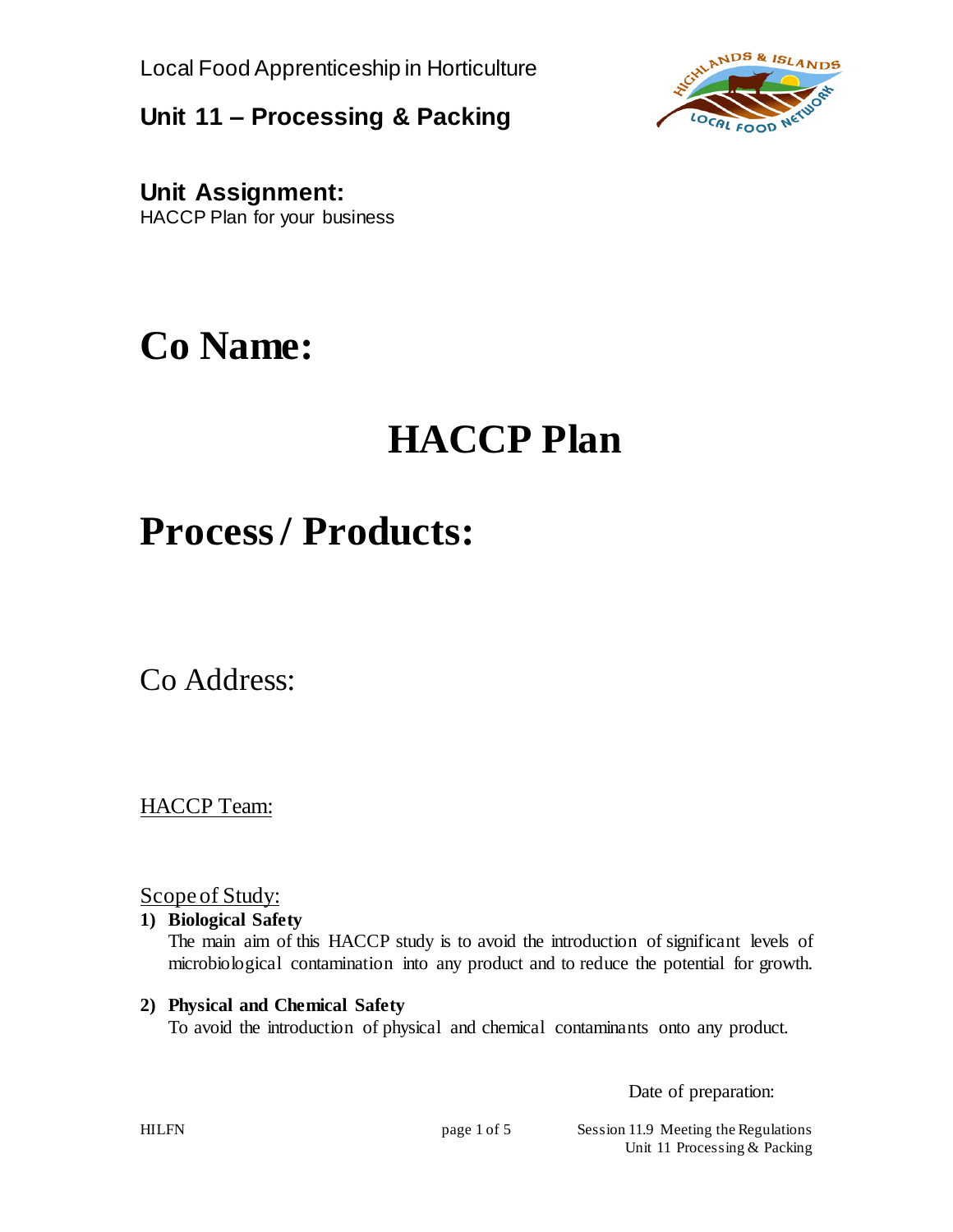### **Process**

**Details of Process:**

**Details of Storage and Distribution:**

## **Process Flow Diagram**

Step 1  $\bigcup$ Step 2  $\bigcup \limits$ Step 3  $\bigcup \limits$ Step 4  $\bigcup$ Step 5  $\bigcup$ Step 6  $\begin{matrix} \end{matrix}$ Step 7  $\bigcup$ Step 8  $\bigcup$ Step  $\bigcup \limits$ Step  $\bigcup \limits$ Step  $\bigcup \limits$ Step  $\bigcup\limits_{i=1}^{n}$ Step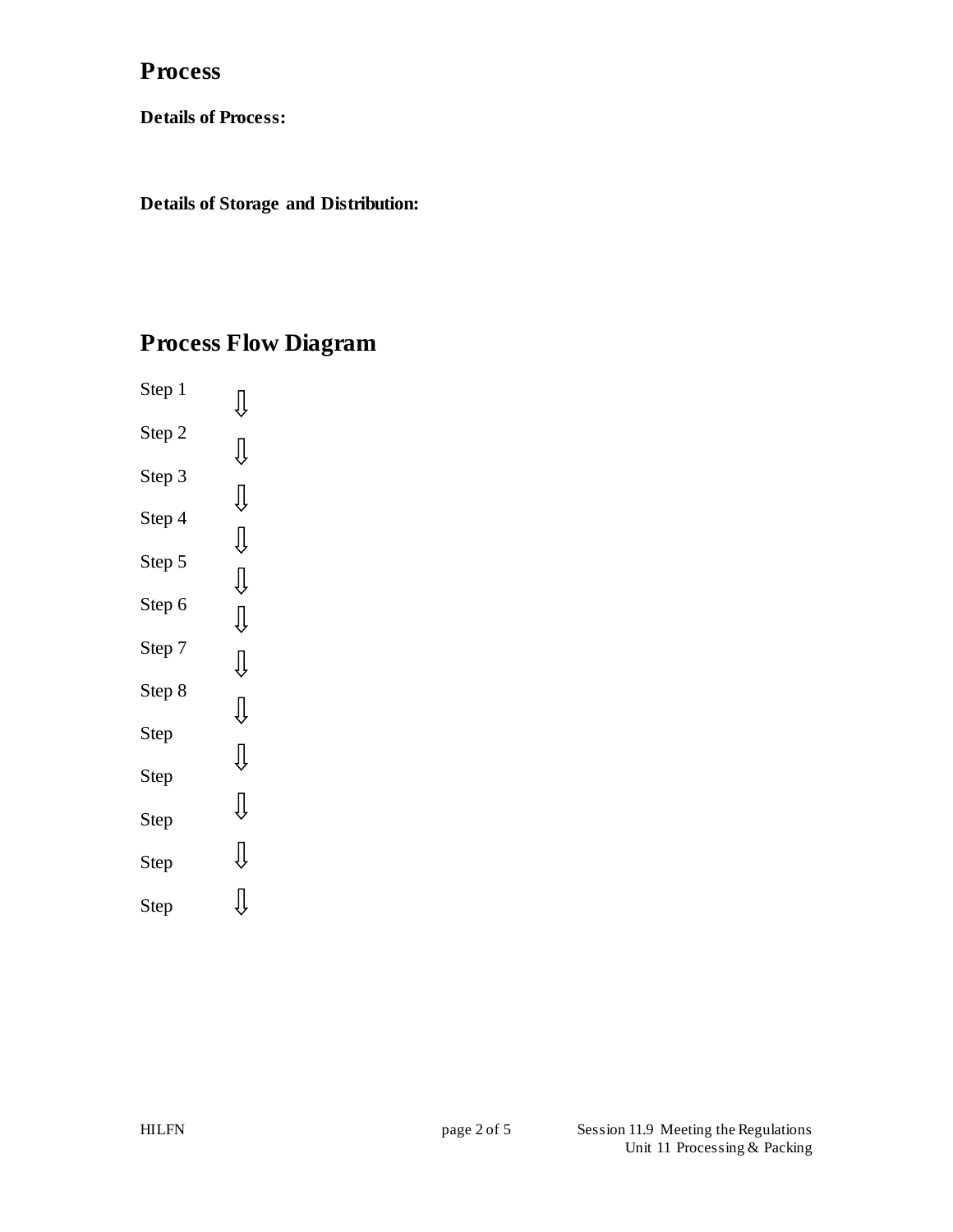| <b>Step No</b> | <b>Food Safety Hazard and Cause</b> | *Likelihood | $*$ Health<br><b>Affects</b><br><b>Severity</b> | <b>Control Measures</b> |
|----------------|-------------------------------------|-------------|-------------------------------------------------|-------------------------|
| 1.             | <b>Biological:</b>                  |             |                                                 |                         |
|                | Physical/Chemical:                  |             |                                                 |                         |
| 2.             | <b>Biological:</b>                  |             |                                                 |                         |
|                | Physical/Chemical:                  |             |                                                 |                         |
| 3.             | <b>Biological:</b>                  |             |                                                 |                         |
|                | Physical/Chemical:                  |             |                                                 |                         |
| 4.             | <b>Biological:</b>                  |             |                                                 |                         |
|                | Physical/Chemical:                  |             |                                                 |                         |
| 5.             | <b>Biological:</b>                  |             |                                                 |                         |
|                | Physical/Chemical:                  |             |                                                 |                         |
| 6.             | <b>Biological:</b>                  |             |                                                 |                         |
|                | Physical/Chemical:                  |             |                                                 |                         |
| 7.             | <b>Biological:</b>                  |             |                                                 |                         |
|                | Physical/Chemical:                  |             |                                                 |                         |
| 8.             | <b>Biological:</b>                  |             |                                                 |                         |
|                | Physical/Chemical:                  |             |                                                 |                         |
|                |                                     |             |                                                 |                         |
|                |                                     |             |                                                 |                         |
|                |                                     |             |                                                 |                         |
|                |                                     |             |                                                 |                         |
|                |                                     |             |                                                 |                         |
|                |                                     |             |                                                 |                         |
|                |                                     |             |                                                 |                         |
|                |                                     |             |                                                 |                         |
|                |                                     |             |                                                 |                         |
|                |                                     |             |                                                 |                         |

**\*L = Low \*H= High**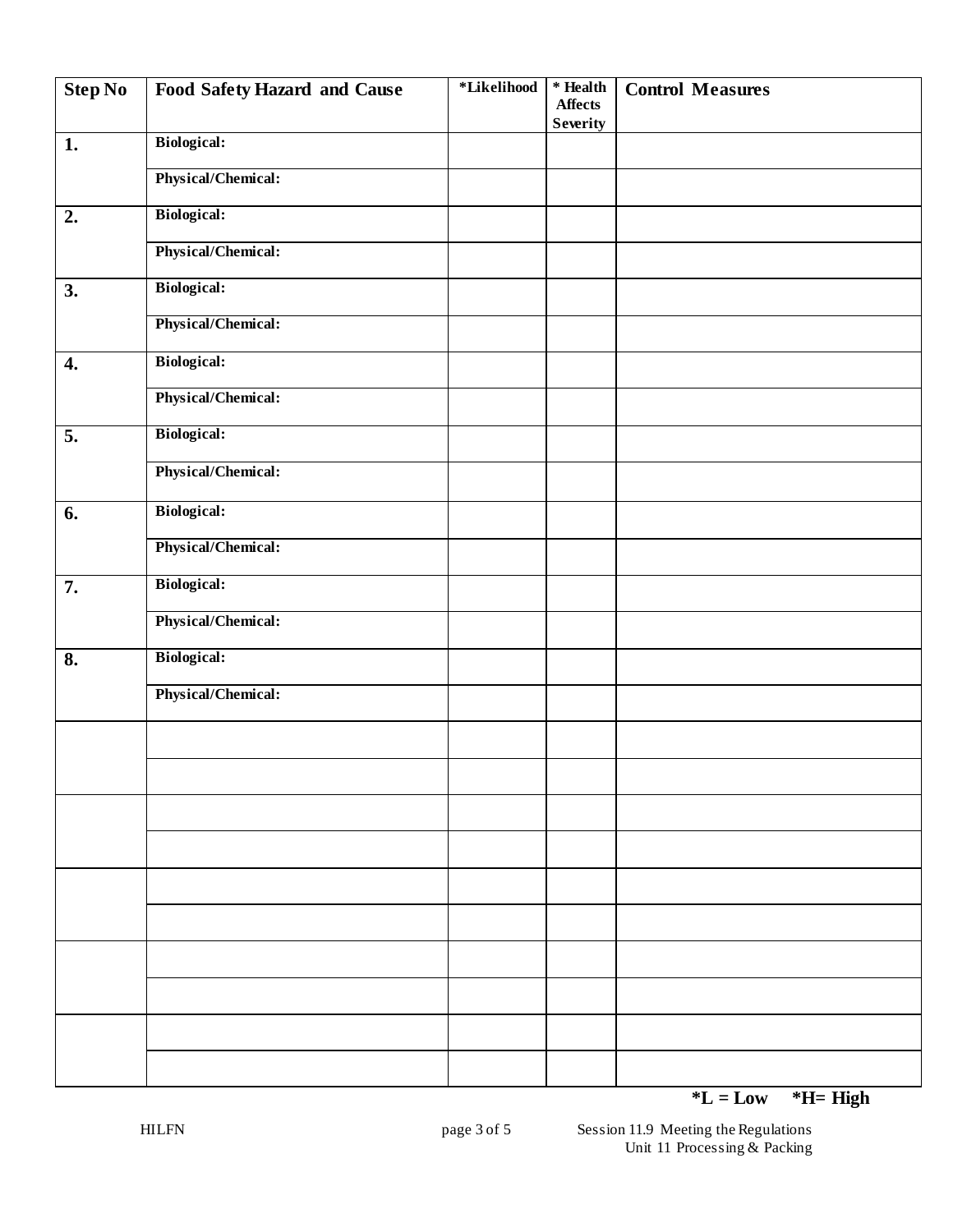### **CCP Determination for**

Q1: Does the process step reduce contamination to an acceptable level? *If 'yes' this is a CCP. If no, go to Q2.*

Q2: Could the product become contaminated in excess of acceptable levels or increase to unacceptable levels? *If 'no' this step is not a CCP. If 'yes' go to Q3.*

Q3: Will a subsequent process step reduce contamination to an acceptable level? *If 'yes' this step is not a CCP. If 'no' this step is a CCP.*

| Step             | Q1 | Justification for decision | Q2 | Justification for decision | Q3 | Justification for decision | CCP No         |
|------------------|----|----------------------------|----|----------------------------|----|----------------------------|----------------|
| 1.               |    |                            |    |                            |    |                            | - 1            |
| $\overline{2}$ . |    |                            |    |                            |    |                            |                |
| $\overline{3}$ . |    |                            |    |                            |    |                            |                |
| 4.               |    |                            |    |                            |    |                            |                |
| $\overline{5}$ . |    |                            |    |                            |    |                            |                |
| 6.               |    |                            |    |                            |    |                            | $\overline{2}$ |
| 7.               |    |                            |    |                            |    |                            |                |
| 8.               |    |                            |    |                            |    |                            |                |
|                  |    |                            |    |                            |    |                            |                |
|                  |    |                            |    |                            |    |                            |                |
|                  |    |                            |    |                            |    |                            |                |
|                  |    |                            |    |                            |    |                            |                |
|                  |    |                            |    |                            |    |                            |                |